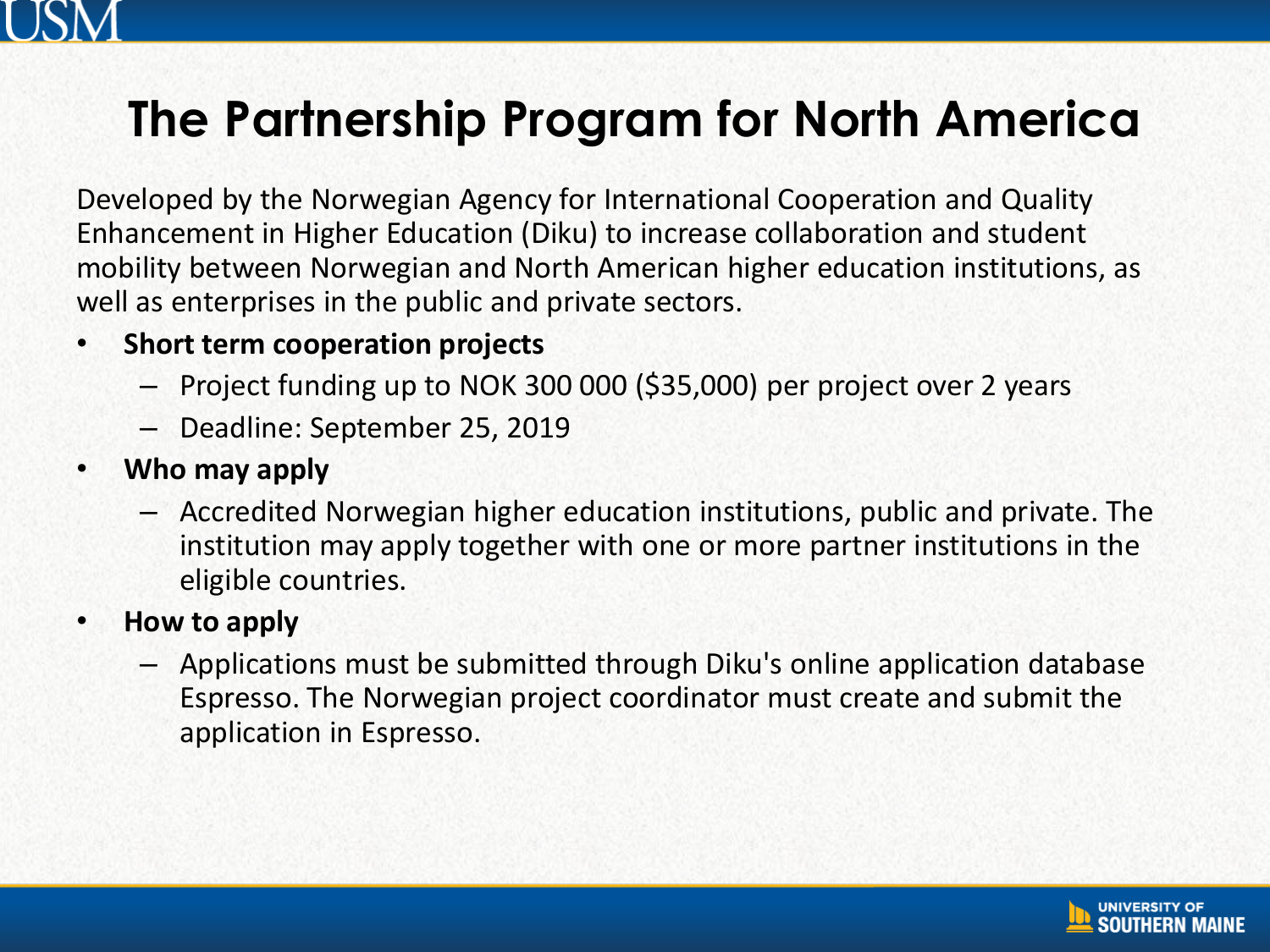

### **InternAbroad**

An initiative developed by Diku to increase the number of students from Norway who do a credit -yielding internship or work placement abroad.

#### • **Short term cooperation projects:**

- Project funding up to NOK 300 000 (\$35,000) per project over 2 years
- Deadline: September 25, 2019

#### • **Who may apply**

– Accredited Norwegian higher education institutions, public and private, may apply. Funding can be used for development, travel costs, student scholarships and other relevant costs. The internships may be undertaken in any form of business or organization, whether it is small or large, private or public, for-profit or non-profit.

#### • **How to apply**

– Applications must be submitted through Diku's online application database Espresso. The Norwegian project coordinator must create and submit the application in Espresso.

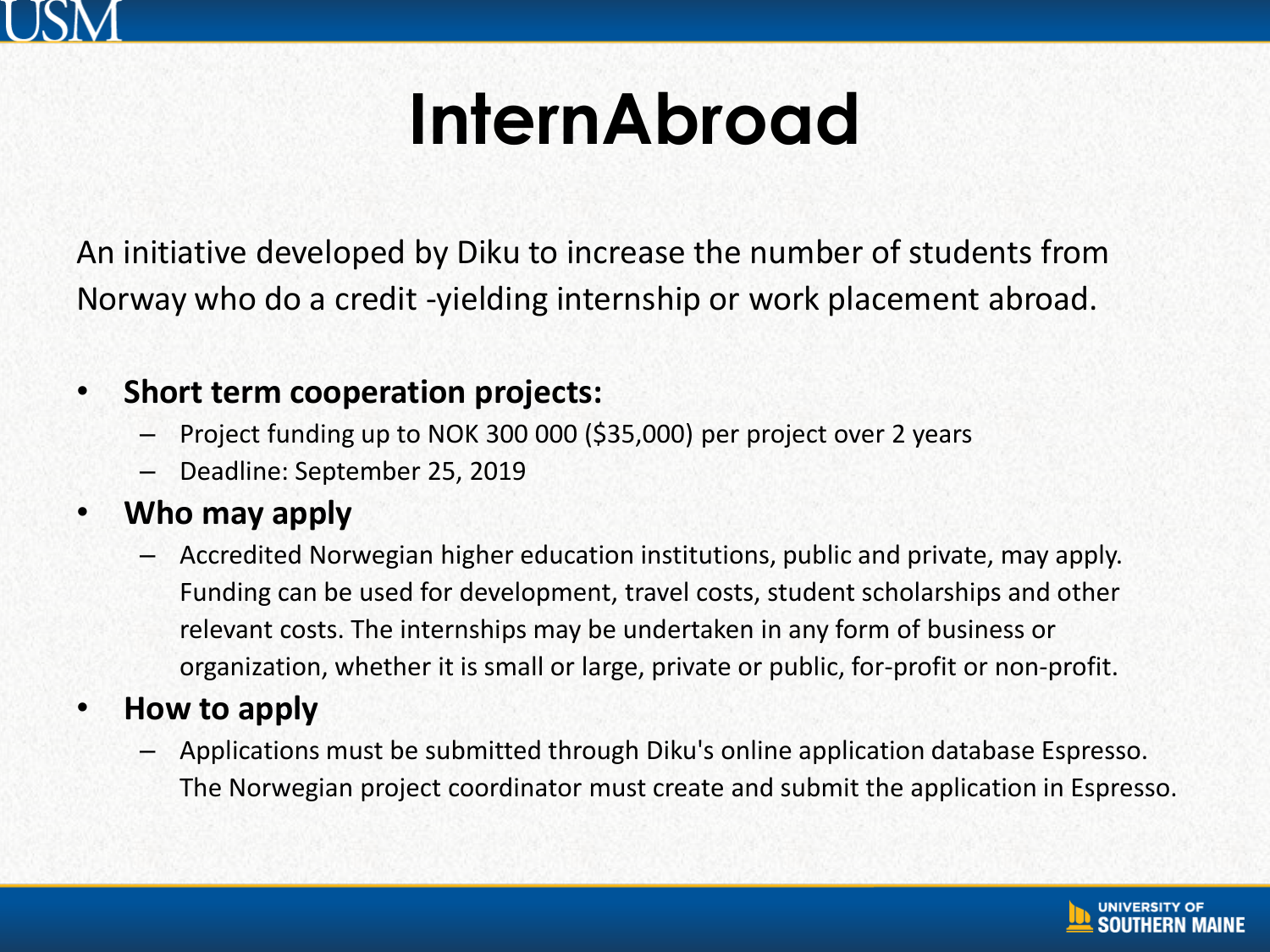

### **INTPART: International Partnerships for Excellent Education and Research**

Promotes the development of long-term relations between Norwegian higher education and research institutions and high-quality academic environments in the eight priority countries: Brazil, Canada, China, India, Japan, Russia, South Africa and the US.

### • **Long term cooperation projects**

- Project funding up to NOK 4.5 million (\$525,000) per project over 3 years
- Deadline: September 2019

### • **Who may apply**

– Funding from the INTPART program may be sought by Norwegian universities, university colleges or research institutions in collaboration with partners in selected countries.

### • **How to apply**

– Applications must be submitted through the electronic application form developed by the Research Council of Norway (RCN).

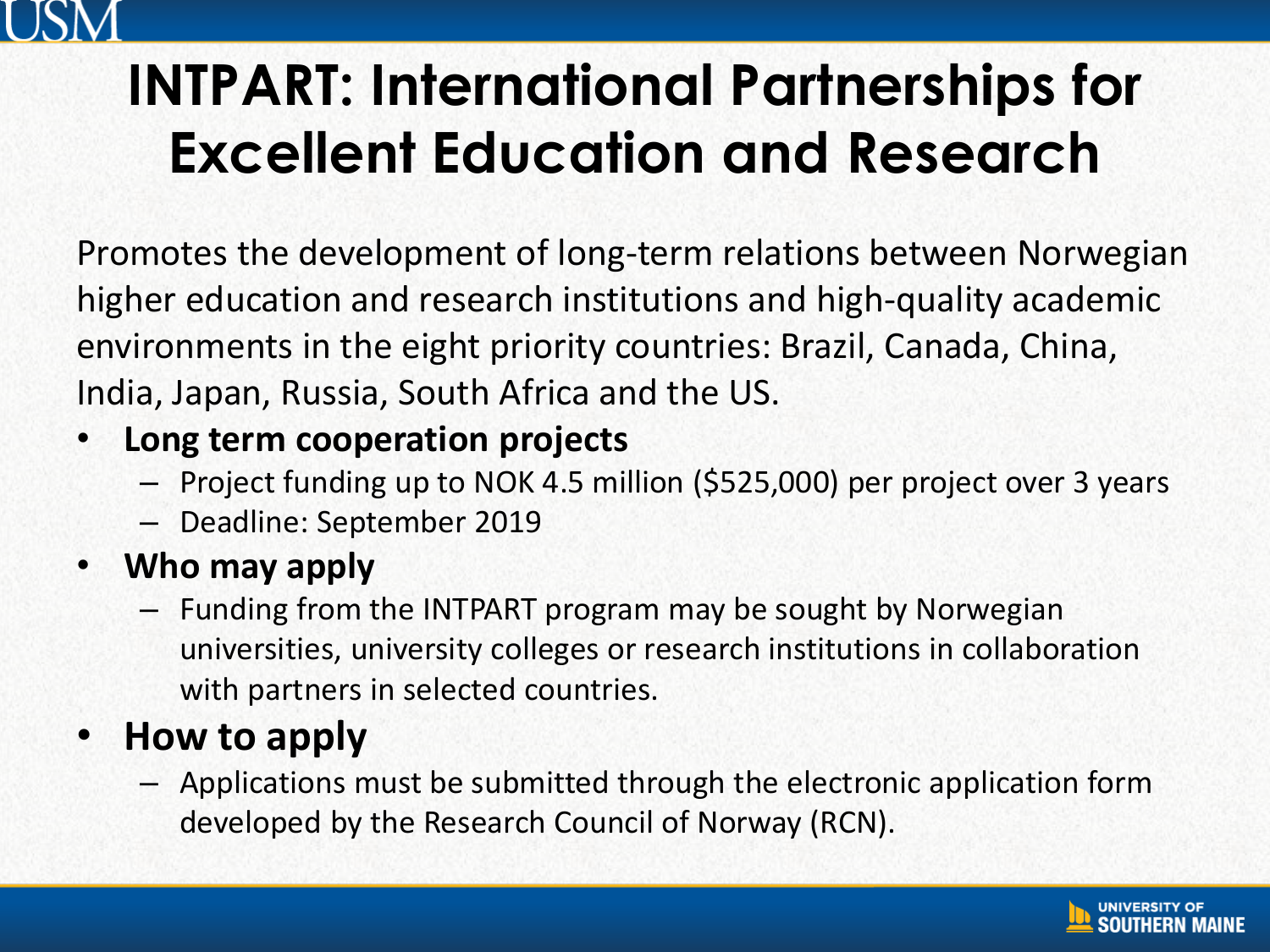

## **Norwegian Research Council**

One of the Norwegian's Research Council's objectives is to promote and support international cooperation among researchers. The Council also takes part in efforts to realize governmental and ministerial objectives and ambitions for stronger international research collaboration and implement international strategies in research institutions and companies.

- **Research Council funding announcements**  Most of the Research Council's programs offer funding for international project cooperation, network participation and research stays abroad. See all [calls for proposals.](https://www.forskningsradet.no/en/Find_calls_for_proposals/1184150364108)
- **Grants**  The Research Council offers [grants](https://www.forskningsradet.no/en/Article/Grants/1254031696606?lang=en) for Norwegian researchers who would like to conduct research in other countries, and for recruiting researchers from other countries to Norway. See "Jobs and Funding" on the [EURAXESS Norway website.](http://www.euraxess.no/)
- **Eurostars -** [EUROSTARS](https://www.forskningsradet.no/prognett-eurostars/Home_page/1253954512337) is a joint program between the [EUREKA network](http://www.eurekanetwork.org/) and the European Commission to provide support for R&D-performing SMEs. To be eligible for funding, projects must be targeted towards developing a new product, process or service.

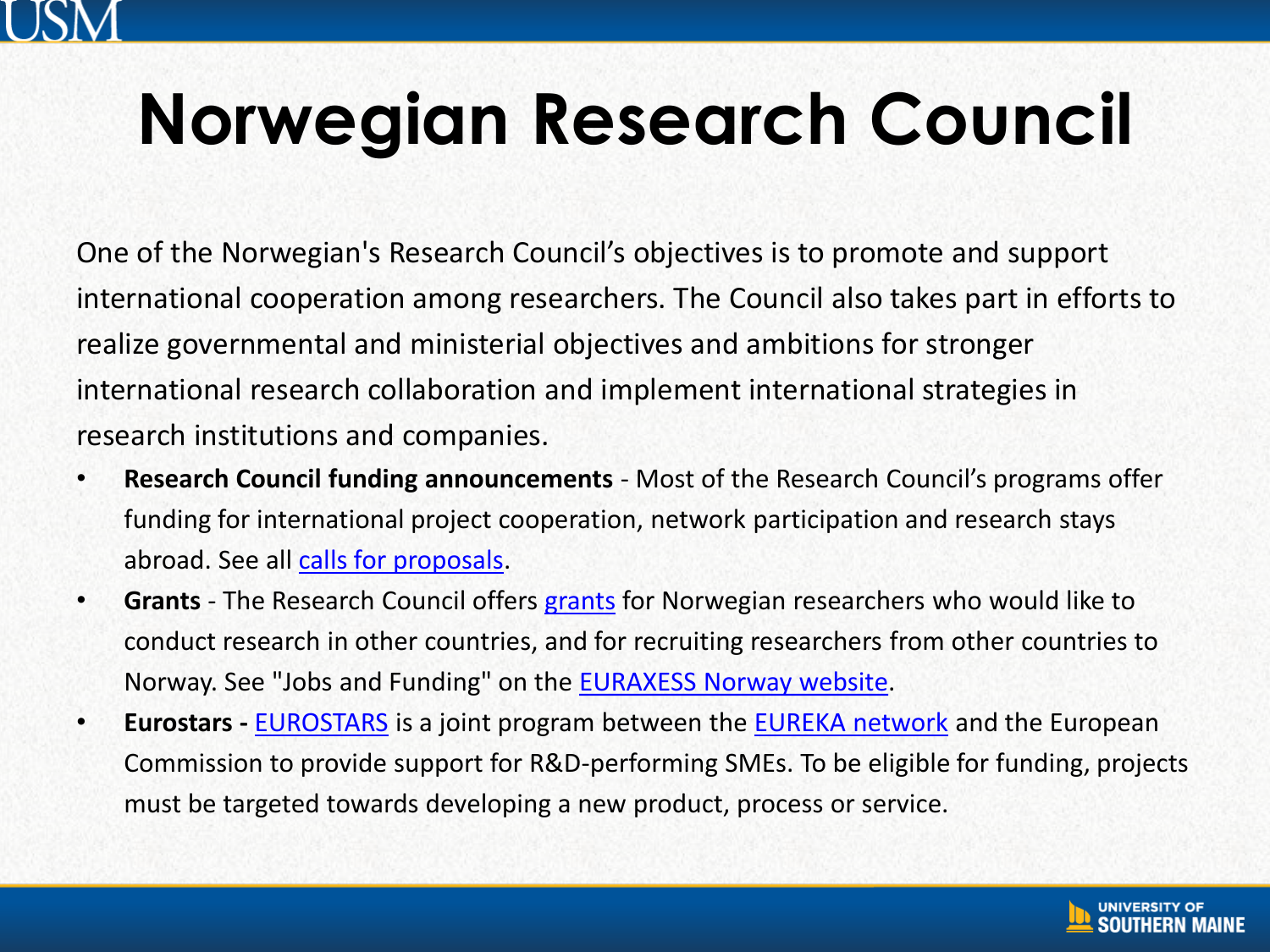

### **Horizon 2020**

The world's largest program for research and innovation funded by the European Union aimed at securing Europe's global competitiveness.

#### **By Program:**

• Excellent Science, Industrial Leadership; Societal Challenges; Spreading excellence and widening participation; Science with and for Society; The European Institute of Innovation and Technology (EIT); and Euratom Research and Training Program.

**By Focus Area:**

• Building a low-carbon, climate resilient future; Connecting economic and environmental gains – the Circular Economy; Digitizing and transforming European industry and services; and Boosting the effectiveness of the Security Union.

#### **By Cross-Cutting Priority**

• Accelerating Clean Energy Innovation; Blue Growth; Competitive, low-carbon and circular industries; Contractual Public-Private Partnerships; Cross-cutting Key-Enabling Technologies; EIC Pilot; ERA-NET; Gender; Innovation Procurement; International cooperation; Nextgeneration batteries; Open Innovation; Open Science; Open to the World; Responsible Research and Innovation; and Social sciences and humanities

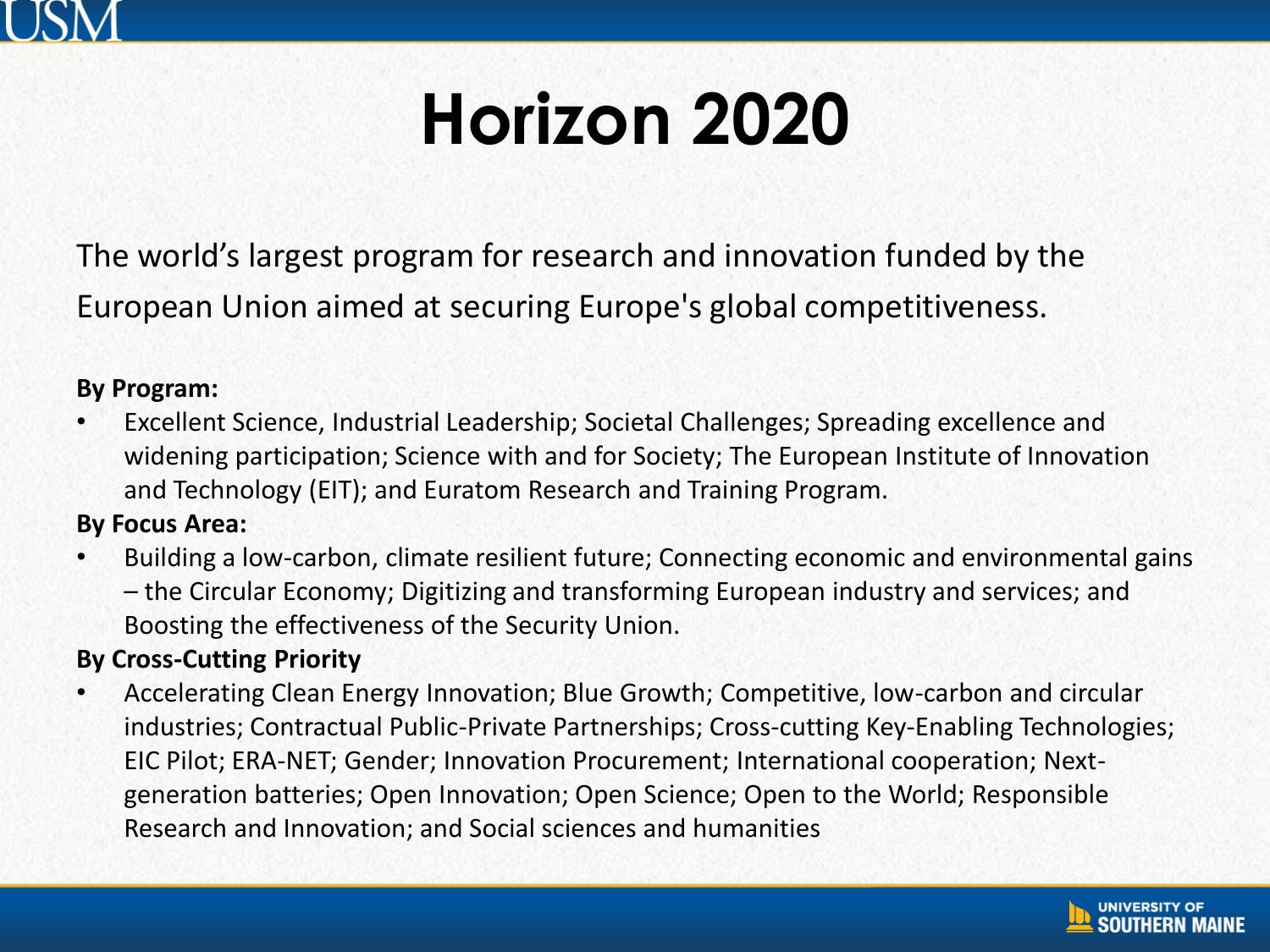# **U.S. Funding Opportunities**

#### **2019**

- **12 December:** [NASA Advancing Collaborative Connections for Earth System Science](https://nspires.nasaprs.com/external/solicitations/summary.do?solId=%7B110CE76C-2B83-13FF-7E13-E0AB835DAA36%7D&path=&method=init)
	- Step 1 due 12 December; Step 2 due 30 January
- **21 December:** [Summer Research Team Programs for Minority Serving Institutions](https://www.orau.gov/dhseducation/faculty/index.html)
	- Amount: \$50,000

#### **2020**

- **10 January:** [PADI Foundation Research Grant for Aquatic Environments](http://www.padifoundation.org/guides-deadlines.html)
	- Amount: \$20,000
- **13 January:** [IOOS Ocean Technology Transition Project](https://www.nopp.org/2019/ioos-ocean-technology-call-for-proposals/)
	- Amount: \$1,200,000
	- This announcement specifically funds activities needed to progress these technologies through the transitional stages between research and full operations such as system integration, testing, validation, and verification. Funding will not be awarded to continue projects previously funded through the Ocean Technology Transition Project.
- **18 January:** [NSF Decision, Risk and Management Sciences \(DRMS\)](https://www.nsf.gov/funding/pgm_summ.jsp?pims_id=5423&org=NSF)
	- Disciplinary and interdisciplinary research, doctoral dissertation research improvement grants (DDRIGs), and workshops are funded in the areas of judgment and decision making.
- **21 January:** [NSF Economics DDRIG & Junior Faculty](https://www.nsf.gov/funding/pgm_summ.jsp?pims_id=5437&org=NSF)
	- This program also strengthens both empirical and theoretical economic analysis as well as the methods for rigorous research on economic behavior.

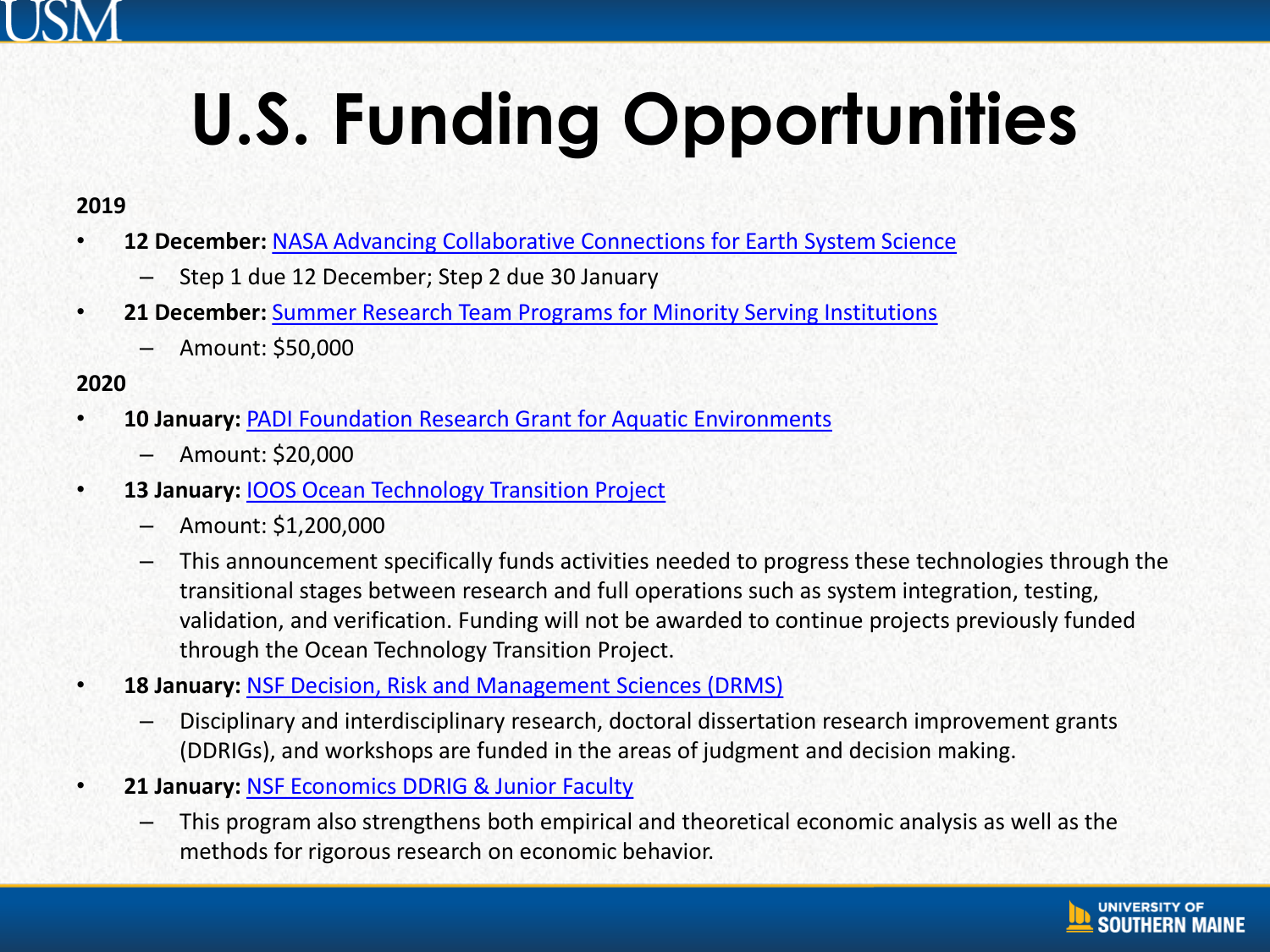# **U.S. Funding Opportunities**

- **11 February:** [NSF Navigating the New Arctic](https://www.nsf.gov/funding/pgm_summ.jsp?pims_id=505594&org=OPP&from=home)
	- The proposals will be managed by a cross-directorate team of NSF program directors.
- **18 February:** [NSF Biological Oceanography](https://www.nsf.gov/funding/pgm_summ.jsp?pims_id=11696&org=GEO&sel_org=GEO&from=fund)
	- Supports fundamental research in biological oceanography and marine ecology (populations to the ecosystems) broadly defined: relationships among aquatic organisms and their interactions with the environments of the oceans or Great Lakes.
- **18 February:** [NSF Chemical Oceanography](https://www.nsf.gov/funding/pgm_summ.jsp?pims_id=11698&org=GEO&sel_org=GEO&from=fund)
	- Supports research into the chemistry of the oceans and the role of the oceans in global geochemical cycles.
- **27 March:** [NASA Rapid Response and Novel Research in Earth Science](https://nspires.nasaprs.com/external/solicitations/summary.do?solId=%7B685E050A-B1FD-74C8-626C-C098B88F7C84%7D&path=&method=init)
	- This program element solicits proposals that advance the goals and objectives of NASA's Earth Science Division by conducting unique research to investigate unforeseen or unpredictable Earth system events and opportunities that require a rapid response, and novel ideas of potential high merit and relevance for ESD science to advance Earth remote sensing that have not otherwise been solicited by NASA in the past three years.
- **3 June:** [ONR Navy ROTC Cybersecurity Training Program](https://www.grants.gov/web/grants/view-opportunity.html?oppId=316702)
	- The goal of any proposed effort must provide solutions that will grow a capable and trained workforce with the skills to defend against emergent cyber and electronic warfare threats.
- **18 August:** [NSF Decision, Risk and Management Sciences \(DRMS\)](https://www.nsf.gov/funding/pgm_summ.jsp?pims_id=5423&org=NSF)
	- Disciplinary and interdisciplinary research, doctoral dissertation research improvement grants (DDRIGs), and workshops are funded in the areas of judgment and decision making.

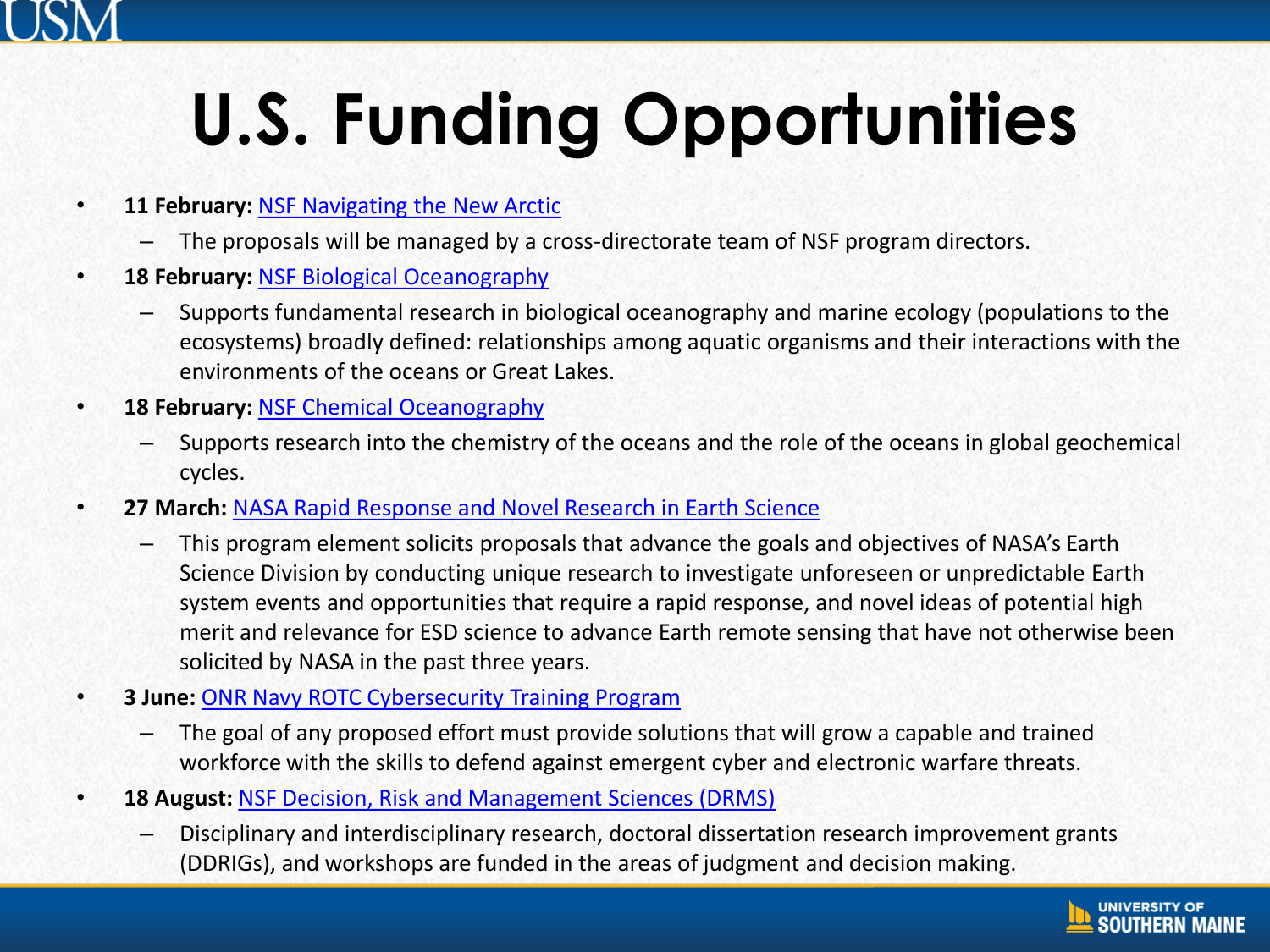## **U.S. Funding Opportunities**

#### • **18 August:** [NSF Economics DDRIG & Junior Faculty](https://www.nsf.gov/funding/pgm_summ.jsp?pims_id=5437&org=NSF)

- This program also strengthens both empirical and theoretical economic analysis as well as the methods for rigorous research on economic behavior.
- **17 November:** [Improving Undergraduate STEM Education: Pathways into the Earth, Ocean, Polar and](https://www.nsf.gov/pubs/2020/nsf20516/nsf20516.htm?WT.mc_id=USNSF_25&WT.mc_ev=click)  Atmospheric & Geospace Sciences (IUSE: GEOPAths)
	- Effort to accelerate improvements in the quality and effectiveness of undergraduate education in all STEM fields including the learning, social, behavioral, and economic sciences.

#### **Ongoing**

- [NSF Division of Environmental Biology](https://www.grants.gov/web/grants/view-opportunity.html?oppId=321354)
- [NSF Arctic Research Opportunities](https://www.nsf.gov/funding/pgm_summ.jsp?pims_id=5521&org=GEO&sel_org=GEO&from=fund)
- [NSF Atmospheric Chemistry](https://www.nsf.gov/funding/pgm_summ.jsp?pims_id=11692&org=GEO&sel_org=GEO&from=fund)
- [NSF Climate and Large-Scale Dynamics \(CLD\)](https://www.nsf.gov/funding/pgm_summ.jsp?pims_id=11699&org=GEO&sel_org=GEO&from=fund)
- [NSF Arctic Natural Sciences](https://www.nsf.gov/funding/pgm_summ.jsp?pims_id=13424&org=GEO&sel_org=GEO&from=fund)
- [NSF High-Risk Research in Biological Anthropology and Archaeology \(HRRBAA\)](https://www.nsf.gov/pubs/2019/nsf19570/nsf19570.htm?WT.mc_id=USNSF_25&WT.mc_ev=click)